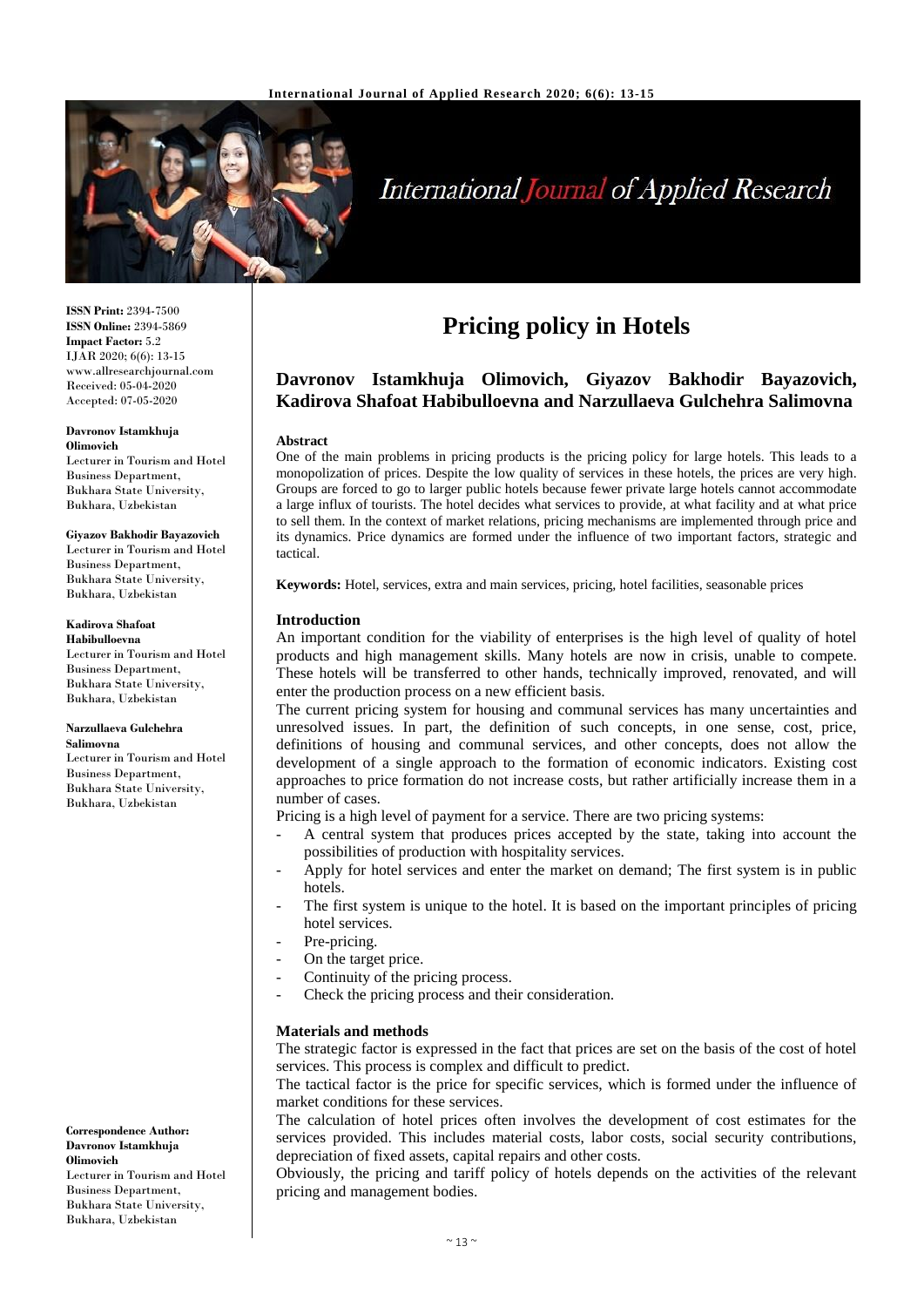#### **Results and discussion**

The business of a hotel is that the production process in a hotel takes the form of a specific hotel service. The hotel business has both fixed and current assets to provide comprehensive services. Production and implementation do not depend on time - always be ready to provide services. Due to the uneven demand, the hotel needs to have a stock of fixed, working and other assets. In addition, the help of intermediaries or sales system specialists is not required in the creation and implementation of hotel services. The most important thing in providing these services is the absence of work in progress.

These key features of the development and distribution of hotel services influence the formation of prices:

- Cost of services;
- Price level in competitors;
- Balance of supply and demand;
- The level of wages of employees, etc.

The provision of hotel services is formalized by a contract, receipt or other document, which must specify all types of hotel services. The price of a hotel room depends on the hotel category, room category, quality of service, discounts or surcharges for certain services.

Factors such as the elasticity of demand and its relevance to prices should be taken into account in pricing. Numerous examples from foreign and Russian hotel business practices confirm the need to balance prices with specific demand levels. If the demand is minimal, the hotel needs to find a way to reduce the price to increase it, and if the demand exceeds the supply, then there is reason to raise the price to the maximum. We face such situations at important events: the Olympic Games, football championships, international exhibitions, film festivals. Pricing is also influenced by season, off-season and off-season.

Fluctuations in hotel prices according to the season and season. It is a well-known fact that there is a seasonal problem in tourism. Operating in our city hotels are also forced to change prices depending on the season and the offseason. Below you can see the price fluctuations of the Bukhara Malika Hotel.

|  |  | <b>Table 1:</b> Standard prices for hotel businesses * (On the example of the Malika Bukhara Hotel) |  |
|--|--|-----------------------------------------------------------------------------------------------------|--|
|--|--|-----------------------------------------------------------------------------------------------------|--|

| Type of room | Season (20/03-31/05, 15/08-31/10) | Middle season (01/06-15/08) | Noseason (01/11-20/03) | <b>Reception Desk</b> |
|--------------|-----------------------------------|-----------------------------|------------------------|-----------------------|
| Single       | 50 S                              | 40\$                        | 28 \$                  | 80\$                  |
| Double/ twin | $\pi r$<br>נטי                    |                             | JJ D                   | 110 S                 |
| Deluxe room  | 90 S                              | 70 \$                       | <i>ບບ</i> ພ            | 135 S                 |

|  |  |  | <b>Table 2:</b> Standard prices for self-visiting guests |
|--|--|--|----------------------------------------------------------|
|--|--|--|----------------------------------------------------------|

| <b>Type of room</b> | Season (20/03-31/05, 15/08-31/10) | Middle season (01/06-15/08) | Noseason $(01/11-20/03)$ | <b>Reception Desk</b> |
|---------------------|-----------------------------------|-----------------------------|--------------------------|-----------------------|
| Single              | 65-80 \$                          | $45 - 80$ \$                | $35 - 80$ \$             | 80\$                  |
| Double/ twin        | 80-110 \$                         | $60-110S$                   | $40-110S$                | 110 \$                |
| Deluxe room         | $10-135$ \$                       | $85 - 135$ \$               | $65-135$ \$              | 135 \$                |

The tables show that seasonal and non-seasonal prices vary widely. In addition, the cost of hotel services is set separately for regular and non-regular customers, partner tourism companies and others.

So, here are some general approaches to pricing hotel services:

- Cost pricing, which takes into account all the costs of production;
- Pricing, taking into account the level of reception of hotel staff by consumers;
- Competitive pricing, which takes into account the prices offered by other hotels.
- The relationship between supply and demand is the basis of pricing policy. The main goal of this policy is to manage hotel revenue. Price differentiation takes into account various factors, including:
- Type, number, location of rooms;
- Seasonal changes in demand;
- Life expectancy of the client;
- Term of initial payments;
- Purchase of a package of services;
- Terms of sale.

The organization of high-quality hotel services by private tourism organizations is now a market demand. Since 1997, Uzbekistan has opened opportunities for small, medium and family hotels. Such hotels are characterized by medium rooms (10-80 rooms), decorated in the national spirit, high level of service. Examples of such hotels are "Malika Bukhara", "Asia Bukhara", "Sasha & Son", "Modarixon".

The Princess Hotel is similar to small hotels in European cities in its interior and exterior. Standard rooms cost \$ 65 a day, suites cost \$ 110, including breakfast.

#### **Conclusion**

The hotel sets a starting price, which is then changed based on various environmental factors. The hotel's strategic approach to pricing will depend in part on the stages of the service life cycle. There are a lot of demands, especially at the market stage. Entering the market with its new, unparalleled additional services and conveniences, the new hotel can choose the "Get the Market Cream" strategy or the "Strong Market Settlement" strategy when pricing it.

#### **References**

- 1. Enz CA. Hotel pricing in a networked world, (From the Executive Director), *Cornell Hotel & Restaurant Administration Quarterly*. 2003; 44(1):4-6.
- 2. Davronov Istamkhuja Olimovich, Ruziev Sobirjon Samatovich, Ergasheva Aziza Farmanovna, Kadirova Shafoat Khabibulayevna, Nurov Ziyodulla Saymurodovich. The economic impact of innovations in tourism and hospitality, *Journal of Critical Reviews*, 2020; 7(9):258-262.
	- DOI: 10.31838/jcr.07.09.55
- 3. Choi S, Mattila AS. The role of disclosure in variable hotel pricing: A cross-cultural comparison of customers' fairness perceptions, *Cornell Hotel and Restaurant Administration Quarterly*. 2006; 47(1):27-35.